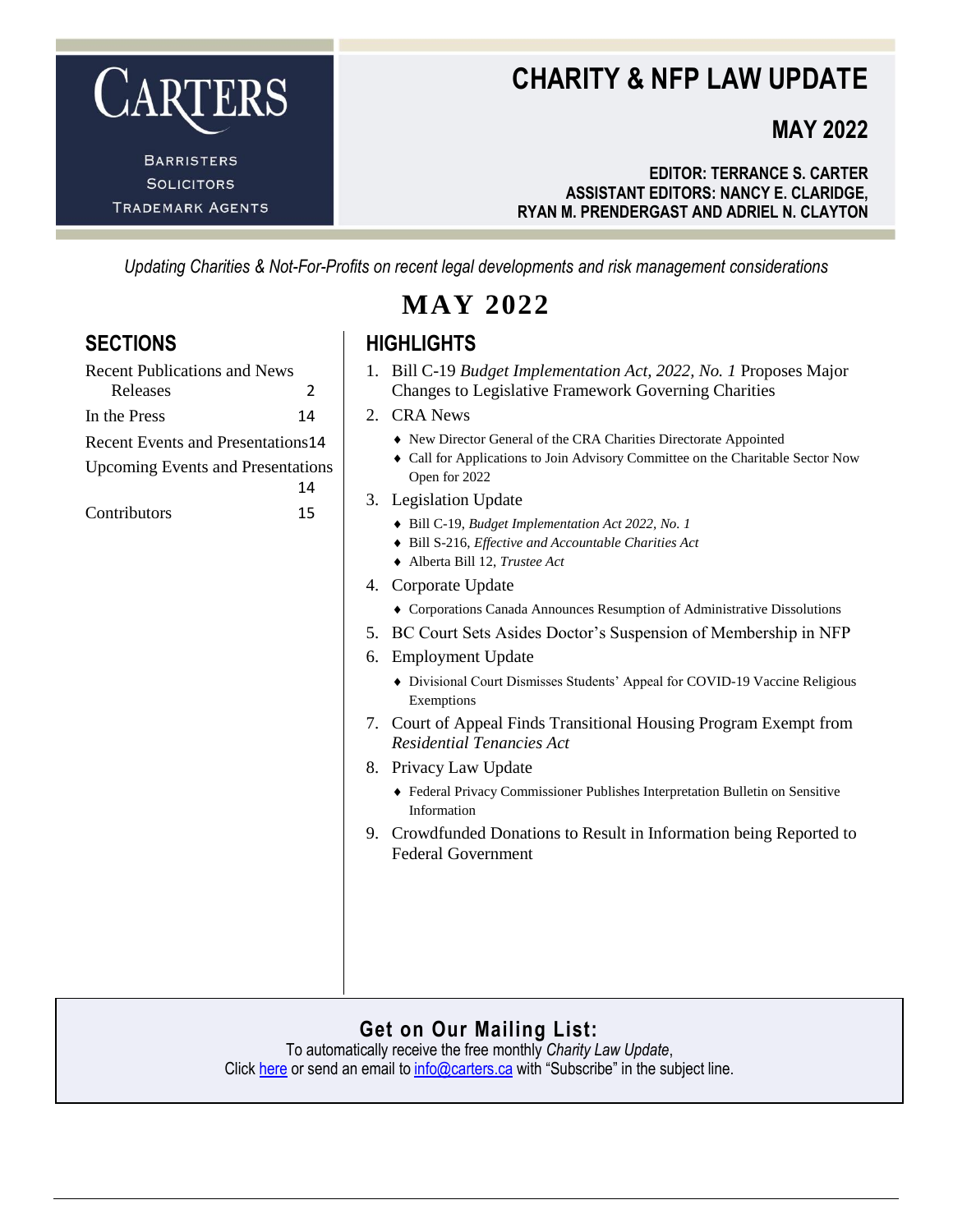### **RECENT PUBLICATIONS AND NEWS RELEASES**

#### <span id="page-1-1"></span><span id="page-1-0"></span>**1. Bill C-19** *Budget Implementation Act, 2022, No. 1* **Proposes Major Changes to Legislative Framework Governing Charities**

#### By [Terrance S. Carter](http://carters.ca/index.php?page_id=21) and [Theresa L.M. Man](http://www.carters.ca/index.php?page_id=23)

The federal budget released on April 7, 2022 (["Budget 2022"](https://budget.gc.ca/2022/report-rapport/toc-tdm-en.html)) promised changes to the legislative framework governing charities in the "spirit of Bill S-216," a bill which proposes to replace the "own activities" requirement in the *Income Tax Act* ("ITA") with a legislative regime of resource accountability. This new regime would effectively equip charities to work with organizations that are not Canadian registered charities or other type of qualified donees ("QDs"). When Bill C-19, *[Budget Implementation](https://www.parl.ca/LegisInfo/en/bill/44-1/C-19)  [Act, 2022, No. 1](https://www.parl.ca/LegisInfo/en/bill/44-1/C-19)* ("Bill C-19") was introduced in the House of Commons on April 28, 2022, there was and continues to be considerable interest in the charitable sector concerning how proposed changes to the ITA will impact the ability of registered charities to work with such organizations. As of the date of writing, Bill C-19 is going through second reading in the House of Commons. As mentioned in *[Charity & NFP](https://www.carters.ca/pub/bulletin/charity/2022/chylb510.pdf)  [Law Bulletin No. 510](https://www.carters.ca/pub/bulletin/charity/2022/chylb510.pdf)*, and the *[April 2022 Charity & NFP Law Update](https://www.carters.ca/index.php?page_id=481)*, Bill C-19 sets the stage for significant changes concerning how charities may disburse funds to organizations that are not QDs. Bill C-19 also pre-emptively repeals Bill S-216, *[An Act to amend the Income Tax Act \(use of resources of a](https://www.parl.ca/legisinfo/en/bill/44-1/s-216)  [registered charity\)](https://www.parl.ca/legisinfo/en/bill/44-1/s-216)* ("Bill S-216") if Bill S-216 was to receive royal assent prior to Bill C-19.

This *Bulletin* reviews the background of Canada's current legislative framework for charities, with regard to the ITA's own activities test and the corresponding "direction and control" regime administered by the Canada Revenue Agency ("CRA"). It also reviews the development and proposed solutions of Bill S-216 as a response to the current legal framework. Lastly, this *Bulletin* outlines the new provisions introduced by Bill C-19, the response by the charitable sector to date, and the authors' thoughts about possible amendments to Bill C-19.

For the balance of this *Bulletin*, please see *[Charity & NFP Law Bulletin No 511](https://www.carters.ca/pub/bulletin/charity/2022/chylb511.pdf)*.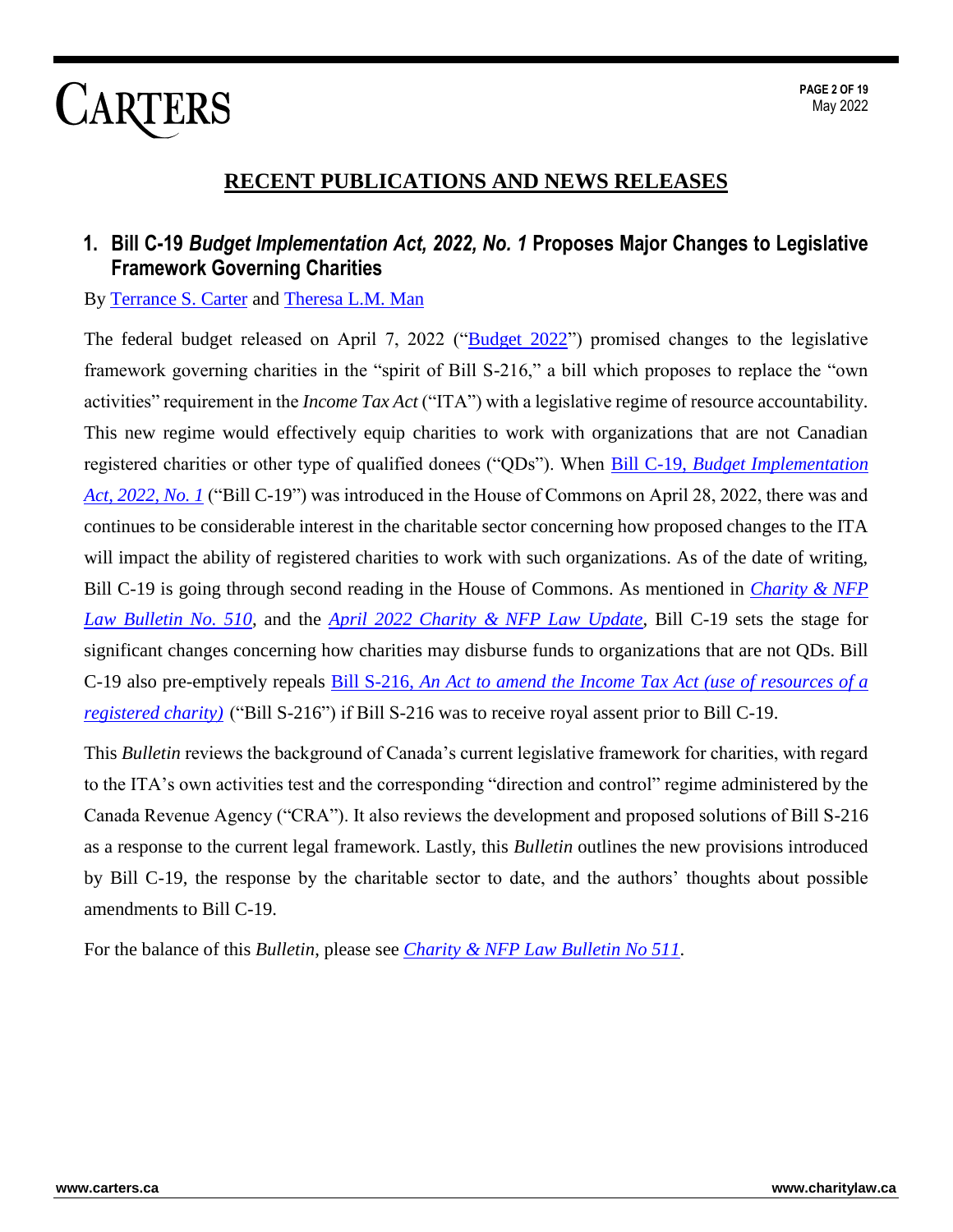### <span id="page-2-0"></span>**2. CRA News**

By [Esther S.J. Oh](http://carters.ca/index.php?page_id=25)

#### <span id="page-2-1"></span>**New Director General of the CRA Charities Directorate Appointed**

Sharmila Khare was recently appointed as the new Director General of the Canada Revenue Agency, Charities Directorate replacing Tony Manconi who retired on May 17, 2022 having served as Director General since July 25, 2016. Ms. Khare was formerly the Director of Policy, Planning and Legislation for the Charities Directorate.

#### <span id="page-2-2"></span>**Call for Applications to Join Advisory Committee on the Charitable Sector Now Open for 2022**

The CRA has launched an ope[n Call for Applications for the Advisory Committee on the Charitable Sector](https://www.canada.ca/en/revenue-agency/programs/about-canada-revenue-agency-cra/corporate-reports-information/advisory-committee-charitable-sector/apply-to-become-a-member-of-the-advisory-committee-charitable-sector.html) (ACCS), which broadly has a mandate of engaging in meaningful dialogue with the charitable sector, as explained in greater detail in *[Charity & NFP Law Bulletin No. 502](https://www.carters.ca/pub/bulletin/charity/2021/chylb502.pdf)*. The ACCS also provides recommendations to the Minister of National Revenue on emerging issues relevant to registered charities and other qualified donees.

In its announcement, the CRA has advised that it is seeking applicants with experience grounded in the issues facing the charitable sector, including representatives of registered charities, national umbrella organizations, and professional associations, and charity researchers/academics, and those with legal expertise.

The qualification requirements and process to apply to the ACCS can be found on the CRA's website outlining the Call for Applications, linked above

### <span id="page-2-3"></span>**3. Legislation Update**

By [Terrance S. Carter](http://carters.ca/index.php?page_id=21)

#### <span id="page-2-4"></span>**Bill C-19,** *Budget Implementation Act 2022, No. 1*

Following the introduction of Budget 2022, draft legislation for the *Budget Implementation Act, 2022, No.1* was tabled in the House of Commons on April 26, 2022, as reported in the *[April 2022 Charity &](https://www.carters.ca/index.php?page_id=482)  [NFP Law Update](https://www.carters.ca/index.php?page_id=482)*. The draft legislation was subsequently introduced in the House of Commons as [Bill C-](https://www.parl.ca/legisinfo/en/bill/44-1/c-19)[19](https://www.parl.ca/legisinfo/en/bill/44-1/c-19) on April 28, 2022, where it has most recently completed Second Reading as of May 10, 2022.

Notably, Bill C-19 contains proposed legislative changes to the ITA that will impact registered charities' ability to work with organizations that are not Canadian registered charities or other types of qualified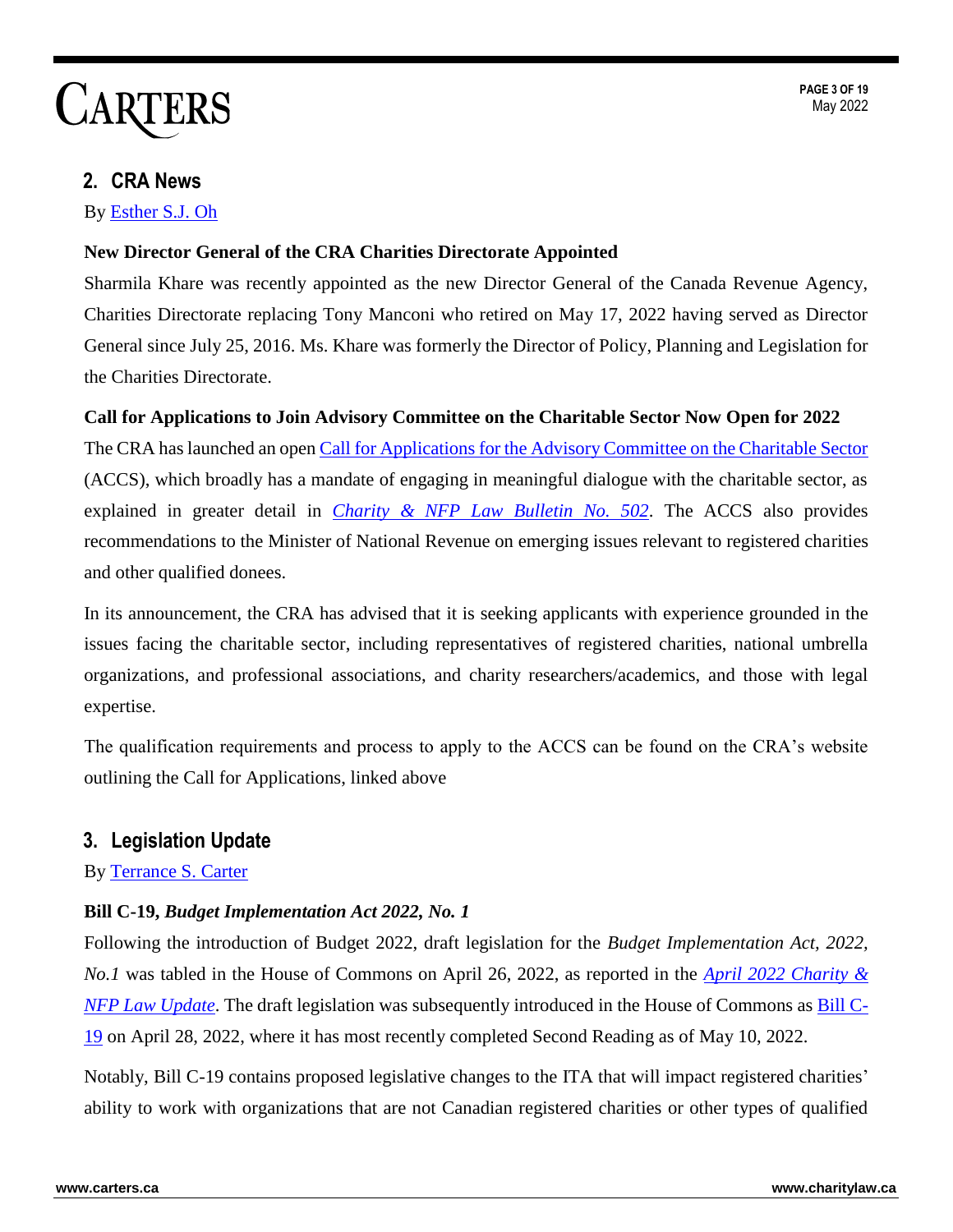donees. According to Budget 2022, the provisions are intended to embody "the spirit" of Bill S-216, as discussed in *[Charity & NFP Law Bulletin No. 510](https://www.carters.ca/pub/bulletin/charity/2022/chylb510.pdf)*.

For a more detailed discussion on Bill C-19, please see *[Bill C-19 Budget Implementation Act, 2022, No.](https://www.carters.ca/pub/update/charity/22/may22.pdf#tc1)  [1 Proposes Major Changes to Legislative Framework Governing Charities](https://www.carters.ca/pub/update/charity/22/may22.pdf#tc1)*, above.

#### <span id="page-3-0"></span>**Bill S-216,** *Effective and Accountable Charities Act*

After being placed on the order of precedence on February 9, 2022, Bill S-216, *[Effective and Accountable](https://www.parl.ca/legisinfo/en/bill/44-1/s-216)  [Charities Act](https://www.parl.ca/legisinfo/en/bill/44-1/s-216)* commenced Second Reading in the House of Commons on May 16, 2022. As discussed in the November 2021 *[Charity & NFP Law Update](https://www.carters.ca/index.php?page_id=424)*, Bill S-216 proposes amendments to the ITA to eliminate the own activities test and the direction and control regime, in order to permit charities to provide their resources to non-qualified donees, provided that charities take reasonable steps to ensure those resources are used exclusively for a charitable purpose.

Of note, Bill C-19, discussed above, which contains provisions that are intended to embody "the spirit" of Bill S-216, currently provides that it will pre-emptively repeal Bill S-216 if it receives royal assent prior to Bill C-19. Notwithstanding the concurrent bills, Mr. Philip Lawrence (Northumberland—Peterborough South, CPC) indicated at the Second Reading debates that "there is nearly unanimous support for this legislation across the charitable sectors".

#### <span id="page-3-1"></span>**Alberta Bill 12,** *Trustee Act*

As reported in the *[April 2022 Charity & NFP Law Update](https://www.carters.ca/index.php?page_id=482)*, draft legislation to replace Alberta's *Trustee Act* was introduced by way of Bill 12, *[Trustee Act](https://www.assembly.ab.ca/assembly-business/bills/bill?billinfoid=11966)* on March 29, 2022. As of April 29. 2022, Bill 12 received Royal Assent, and will come into force on Proclamation. Once in force, Bill 12 will replace the *Trustee Act* currently in force in Alberta. Bill 12 is based on the Uniform Law Conference of Canada's Uniform Trustee Act, and modernizes and clarifies provisions to support the day-to-day function of trusts for Albertans, including charities.

Among the changes, Bill 12 clarifies the powers of trustees and the rules around trust property investment, and proposes a new standard of care for professional and institutional trustees. Part 7 of the new Act contains provisions related to charitable trusts and non-charitable purpose trusts, and sets out provisions, for example, regarding the court's power to vary charitable trusts and to order the sale of property of charitable trusts.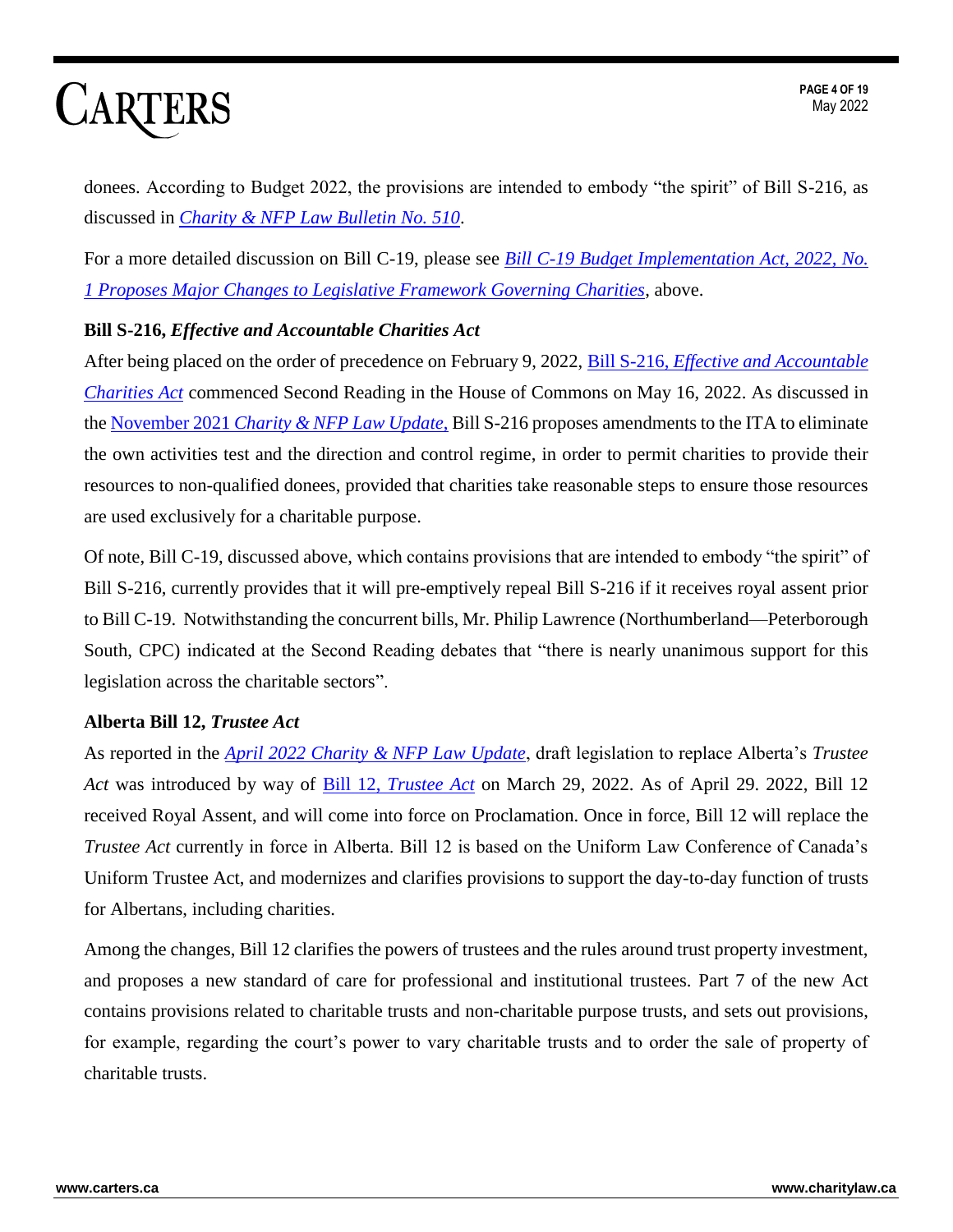### <span id="page-4-0"></span>**4. Corporate Update**

#### By [Theresa L.M. Man](http://www.carters.ca/index.php?page_id=23)

#### <span id="page-4-1"></span>**Corporations Canada Announces Resumption of Administrative Dissolutions**

In an [announcement](https://www.ic.gc.ca/eic/site/cd-dgc.nsf/eng/cs09480.html) released on April 29, 2022, Corporations Canada stated that in spring 2022, it would be resuming administrative dissolutions of corporations that are in default of filing their annual returns for at least two years.

Federally incorporated corporations, including those under the *Canada Not-for-profit Corporations Act*, are required to file annual returns with Corporations Canada each year within the 60-day period following its incorporation anniversary date. This annual return is a separate return from the CRA's return filing obligations, such as the T3010, *Registered Charity Information Return* for federal corporations that are registered charities. Where a corporation has failed to file its annual return, Corporations Canada may assume that it is no longer operating and may dissolve the corporation.

Corporations Canada had previously paused these administrative dissolutions in March 2020 as a means of easing regulatory requirements in response to challenges for corporations resulting from the COVID-19 pandemic. Once the program has been resumed, Corporations Canada has indicated that it will send final notices to warn corporations in default of filing annual returns for at least two years of its intention to dissolve. Corporations that receive such notices will have 120 days to file their annual returns, or will face administrative dissolution. Notices will be sent by mail to all valid addresses on file with Corporations Canada, including current directors' addresses, as well as by email where corporations are subscribed to the annual return reminder notices. Annual returns may be filed online via the [Online Filing Centre.](https://www.ic.gc.ca/app/scr/cc/CorporationsCanada/hm.html?locale=en_CA)

#### <span id="page-4-2"></span>**5. BC Court Sets Asides Doctor's Suspension of Membership in NFP**

#### By [Ryan M. Prendergast](http://carters.ca/index.php?page_id=30)

The Supreme Court of British Columbia set aside a doctor's one-year suspension of membership in a notfor-profit corporation after it determined that he was not given sufficient notice of the allegations against him that were the reason for his suspension. In the decision of *[Webb v Canadian Medical Association](https://canlii.ca/t/jntkz)*, decided on April 22, 2022, the court considered a petition from Dr. Charles Webb which sought an order quashing the suspension of his membership in the Canadian Medical Association ("CMA"). Dr. Webb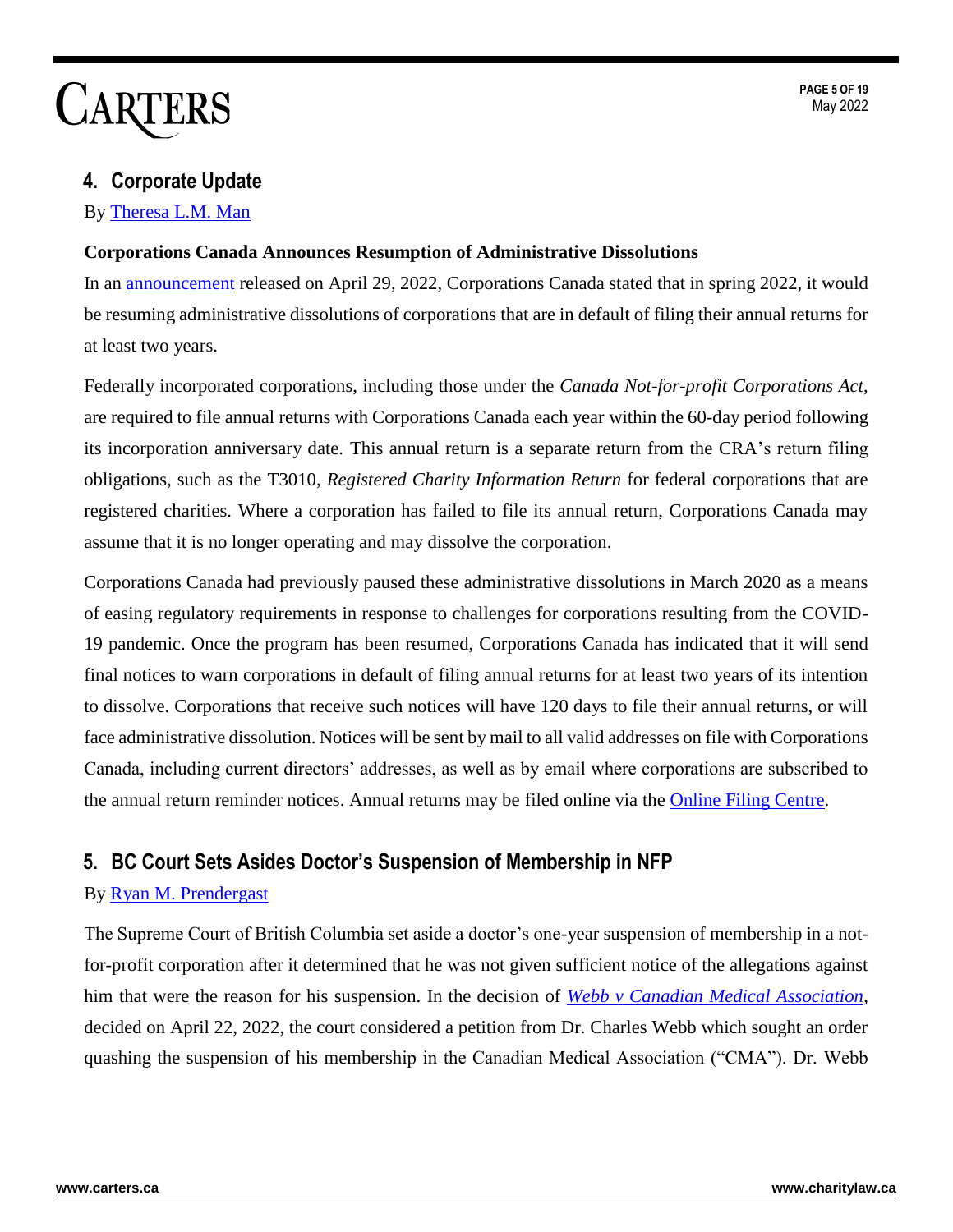alleged that the CMA had not followed its own rules or the rules of natural justice when it made the decision to suspend his membership.

The CMA was incorporated as a not-for-profit corporation under *An Act to Incorporate the Canadian Medical Association*, S.C. 1909, c. 62. Mr. Webb had been a member since 1989 and served as a director from 2017-2020. On November 4, 2021, the CMA Board Chair sent a letter to Dr. Webb which stated that the Board of Directors was proposing to suspend his membership for a one-year term because of serious allegations about his conduct both during and following his time as a director of CMA. This letter stated that there were allegations from several residents that Dr. Webb made "unwelcome comments of a sexual nature". Further, it quoted allegations of inappropriate comments amounting to sexual harassment made by Dr. Webb at a CMA meeting, without naming the persons to whom the comments were directed. There were also four specific examples of bullying behaviours exhibited by Dr. Webb and directed to CMA board members and staff over a 10-month period in 2021.

The CMA Board of Directors engaged an independent third-party reviewer from a law firm to review Dr. Webb's alleged breaches of CMA's Code of Ethics and Professionalism. Dr. Webb was given the opportunity to participate in the review and to provide a written submission to the board. However, Dr. Webb was also informed that he would not receive a copy of the reviewer's report or any other documents submitted to the committee who would make the final recommendation to the Board regarding his membership. Dr. Webb declined to participate in the review and instead provided a written response denying the allegations and claiming that the process did not comply with CMA's bylaws or natural justice.

The court's analysis noted that courts "will not generally interfere with the operation of the society and will not interfere with its discretionary decisions." Nevertheless, a court may consider whether a not-forprofit corporation has followed its own rules, whether anything has been done contrary to the rules of natural justice, or whether anything was done in bad faith. In this instance, the court largely focused on whether the rules of natural justice had been followed, noting that some of the most basic requirements of natural justice are those of "notice, opportunity to make representations, and an unbiased tribunal".

The suspension of Dr. Webb's membership in the CMA was sufficiently serious to merit the court's review, because the suspension affected "his reputation within the profession and his ability to participate in and benefit from an important professional organization." While the court did not think Dr. Webb was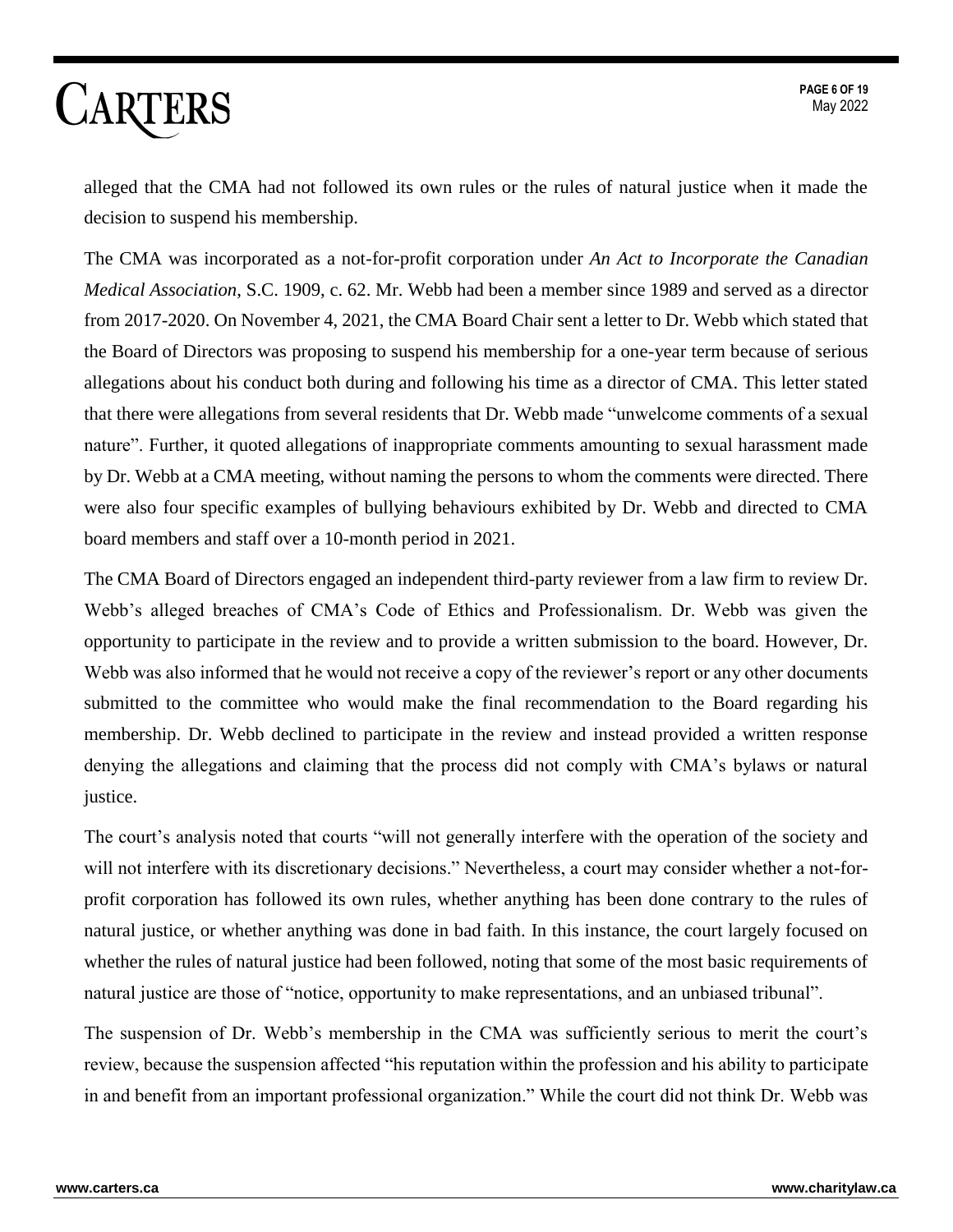entitled to an oral hearing before the board, with the examination and cross-examination of witnesses, it concluded that there should have been detailed reasons for the intended suspension to which he could meaningfully respond.

In conclusion, the court found that certain portions of the letter sent from CMA to Dr. Webb did contain sufficient information for him to understand and respond to the complaints against him. For example, there were descriptions of specific instances, with dates, of the alleged bullying behaviours and communications Dr. Webb exhibited. But other allegations, such as the unwelcome comments of a sexual nature made to medical residents at some point during Dr. Webb's tenure as a CMA director were not specific enough for him to respond to in any meaningful way. Further, Dr. Webb had never had the opportunity to confirm whether the contents of the independent third-party reviewer's report were a fair depiction of what happened. Therefore, "Dr. Webb was not given sufficient notice of the allegations he had to respond to and was given no opportunity to respond to the document that formed the primary basis for the board's ultimate conclusion." As a result, Dr. Webb's one-year membership suspension was ordered to be set aside, and he was entitled to costs.

Charities and not-for-profits faced with allegations of a member's inappropriate behaviour must deal with such allegations carefully. As the court noted, sometimes it is a preferable first step to engage professional assistance for the fact-finding process. However, when allegations are brought against a member, it is important for organizations to both follow their own rules as well as any rules of natural justice which may apply. This will include allowing a person to respond to the allegations against them.

### <span id="page-6-0"></span>**6. Employment Update**

By [Barry W. Kwasniewski](http://www.carters.ca/index.php?page_id=27) and [Martin U. Wissmath](https://carters.ca/index.php?page_id=364)

#### <span id="page-6-1"></span>**Divisional Court Dismisses Students' Appeal for COVID-19 Vaccine Religious Exemptions**

Four students of McMaster University did not succeed in appealing the rejection of their claims for COVID-19 vaccine exemptions on religious grounds in the Ontario Divisional Court. Rather, the proper forum for their appeal is the Human Rights Tribunal of Ontario, as decided by the Divisional Court in *[Michalski v McMaster University,](https://www.canlii.org/en/on/onscdc/doc/2022/2022onsc2625/2022onsc2625.html)* a unanimous judgment published on April 29, 2022. Although the students initially sought declarations that McMaster University's ("McMaster") vaccination policy violated the *Canadian Charter of Rights and Freedoms* as well as the Ontario *Human Rights Code*, they later amended their application and narrowed it down to an appeal for judicial review of McMaster's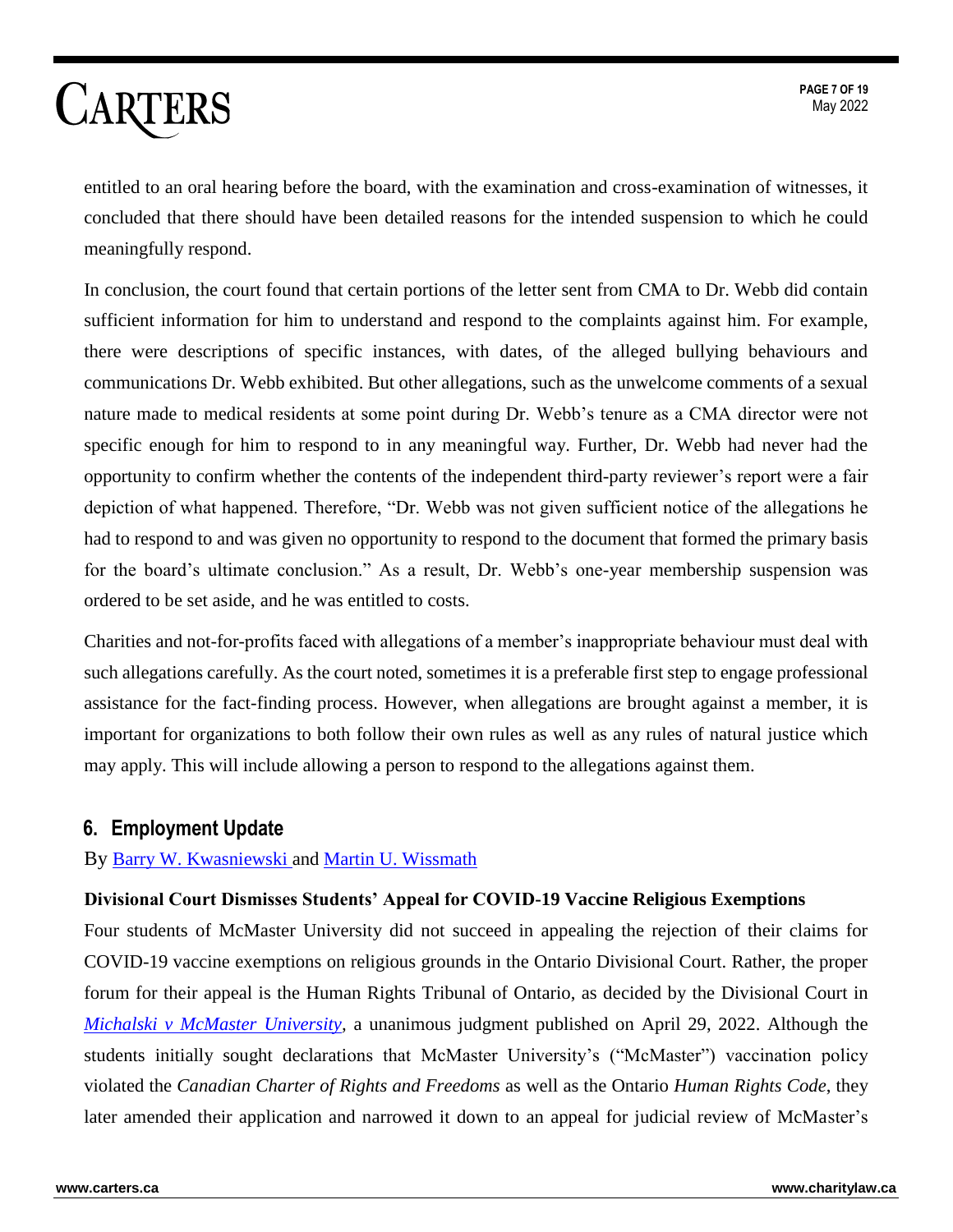decisions not to grant exemption requests, claiming that McMaster breached a duty of fairness owed to the students, and that McMaster's decisions were unreasonable. Charities and not-for-profits will find this case of interest, particularly in the area of employment law, because of the issues surrounding COVID-19 mandatory vaccination policies and the procedure for claiming religious exemptions. This *Charity & NFP Law Bulletin* summarizes the background and provides commentary on the Divisional Court judgment.

For the balance of this *Bulletin*, please see *[Charity & NFP Law Bulletin No. 512](https://www.carters.ca/pub/bulletin/charity/2022/chylb512.pdf)*.

### <span id="page-7-0"></span>**7. Court of Appeal Finds Transitional Housing Program Exempt from** *Residential Tenancies Act*

#### By [Adriel N. Clayton](http://carters.ca/index.php?page_id=136) and [Nancy E. Claridge](http://carters.ca/index.php?page_id=26)

Transitional housing programs may be exempt from the requirements under Ontario's *Residential Tenancies Act, 2006* (the "RTA"), according to the Court of Appeal for Ontario's April 25, 2022 decision, *[Smith v Youthlink Youth Services](https://canlii.ca/t/jntbr)*. In this case, the court considered an appeal of a Landlord and Tenant Board ("LTB") and Divisional Court decision that found that s 5(k) of the RTA exempted a transitional housing program (the "Program") operated by a registered charity, YouthLink Youth Services ("YouthLink"), from its application.

By way of background, the appellant had been admitted to the Program for a one-year period, but was discharged by YouthLink after approximately one month. To participate in the Program, residents first sign an intake agreement, which requires them to abide by all rules, including YouthLink's COVID-19 protocol. After the appellant had failed to comply with the COVID-19 protocol, YouthLink determined that she "posed a risk to the health and safety of other residents, as well as YouthLink staff", and was asked not to return until she completed a period of self-isolation. When the appellant returned early, YouthLink staff called the police and she was removed from the premises. YouthLink subsequently formally discharged the appellant from the Program with no notice or mechanism for her to contest the discharge. The appellant brought the matter before the LTB, and subsequently before the court, to determine whether her residence pursuant to the Program was subject to the RTA and the protection it affords tenants.

The court considered two sections of the RTA – subsection 5(k) and section 5.1. Subsection 5(k) provides that the RTA does not apply to: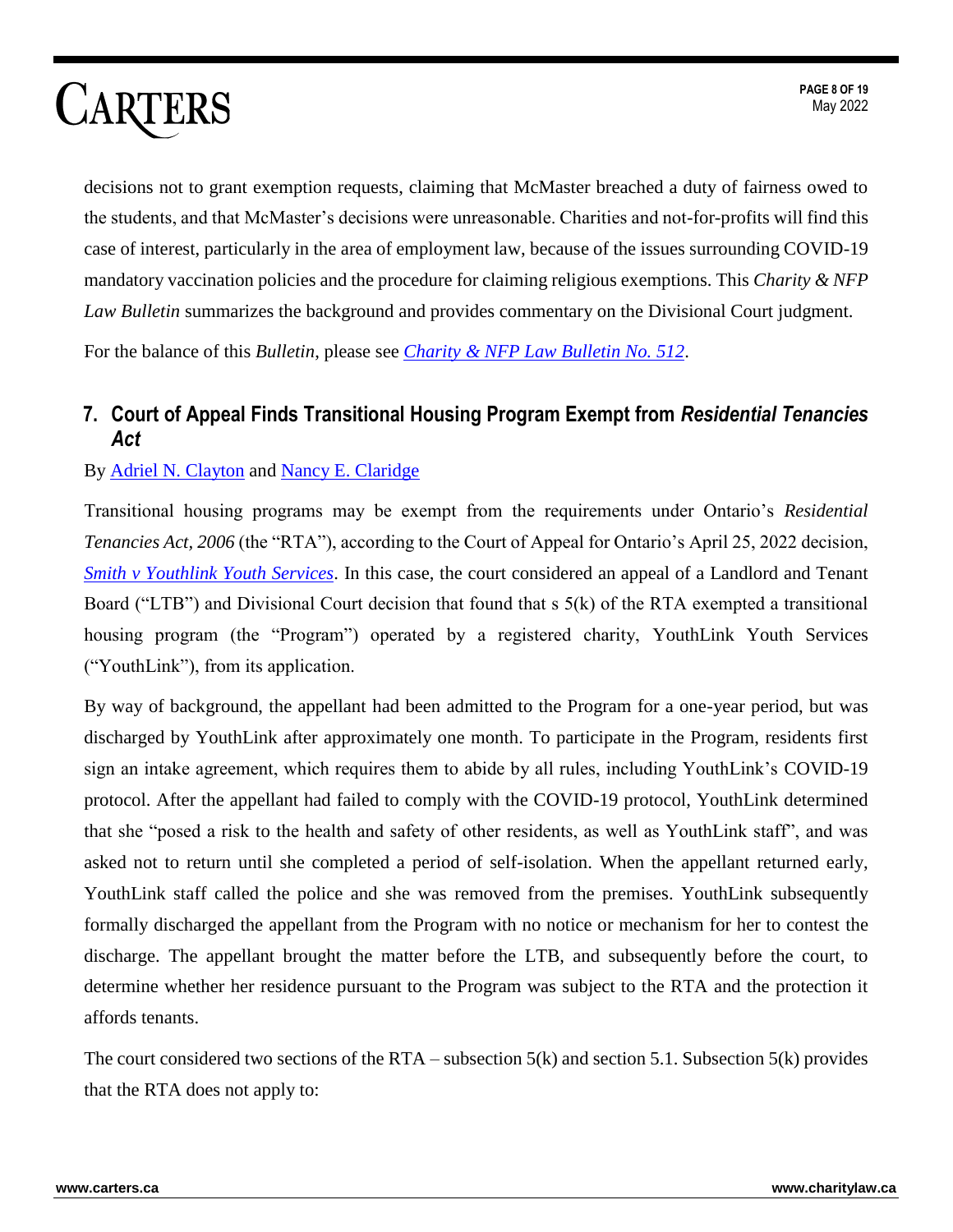living accommodation occupied by a person for the purpose of receiving rehabilitative or therapeutic services agreed upon by the person and the provider of the living accommodation, where,

(i) the parties have agreed that,

(A) the period of occupancy will be of a specified duration, or

(B) the occupancy will terminate when the objectives of the services have been met or will not be met, and

(ii) the living accommodation is intended to be provided for no more than a one-year period.

Section 5.1 similarly exempts from the RTA's application living accommodations provided through a program for rehabilitative and therapeutic services, among other purposes, but includes programs longer than one year in duration.

Both the LTB and the two courts found that the appellant's occupancy was "intended for therapeutic and rehabilitative purposes and was not to exceed one year". Further, citing a previous LTB decision, it was found that "rehabilitative services" under s 5(k) "do not have to be related to healthcare or specifically rehabilitative but may include other supports such as counseling or case management".

While the Court of Appeal found that "transitional housing" was not defined in the RTA, it held that it "is concerned with the provision of short-term accommodation for the purpose of receiving rehabilitative or therapeutic services". On this basis, the s 5(k) exemption applied to accommodation provided under the Program. It further added that a narrow interpretation of the subsection "risks undermining the social programs it is intended to protect" and that "the requirement that social programs comply with tenancy protections intended to regulate traditional housing relationships might frustrate or even preclude the achievement of a program's goals." Although the section 5.1 exemption did not apply, as it is intended for longer-term accommodation, the court stated that exemption under one section did not preclude exemption under the other section, despite some overlap between the provisions.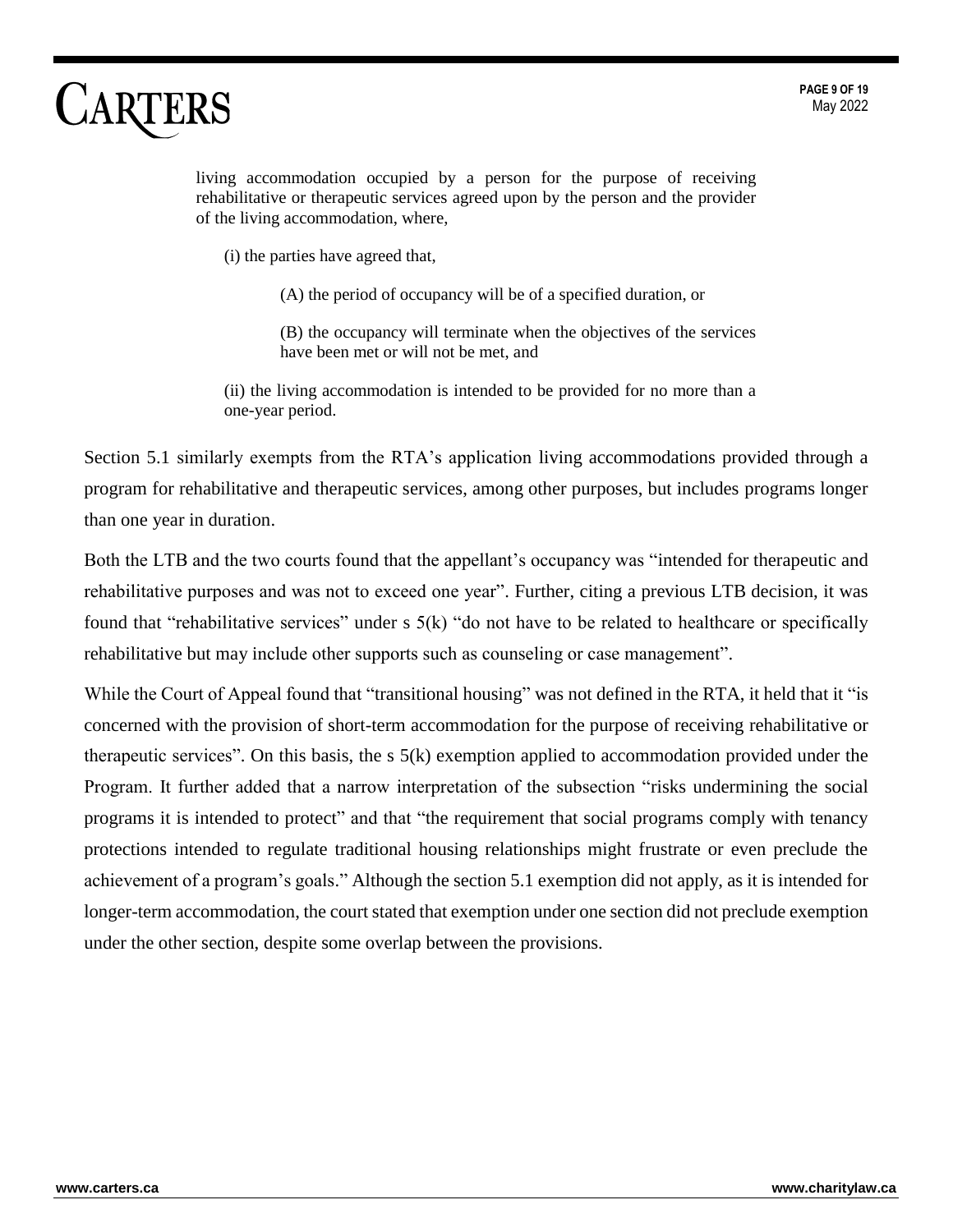#### <span id="page-9-0"></span>**8. Privacy Law Update**

By [Esther Shainblum](http://www.carters.ca/index.php?page_id=135) and [Martin U. Wissmath](https://carters.ca/index.php?page_id=364)

#### <span id="page-9-1"></span>**Federal Privacy Commissioner Publishes Interpretation Bulletin on Sensitive Information**

Some types of personal information are inherently more sensitive than others because of the specific risks posed to individuals by their collection, use and disclosure, and require a greater level of security protection, according to a new bulletin published by the Office of the Privacy Commissioner of Canada (OPC). Published May 16, 2022, the OPC's *[Interpretation Bulletin: Sensitive Information](https://www.priv.gc.ca/en/privacy-topics/privacy-laws-in-canada/the-personal-information-protection-and-electronic-documents-act-pipeda/pipeda-compliance-help/pipeda-interpretation-bulletins/interpretations_10_sensible/)* (the "Bulletin") interprets several provisions of the federal *Personal Information Protection and Electronic Documents Act* (*PIPEDA*) in light of case law decisions and OPC findings. The OPC is careful to note that this new Bulletin on sensitive information, as with other Interpretation Bulletins published previously, "are not binding legal interpretations, but rather are intended as a guide for compliance with PIPEDA." Interpretations may be updated by the OPC over time to reflect further developments in law and policy. While *PIPEDA* usually does not apply to charities and not-for-profits unless they collect, use or disclose personal information in the course of commercial activities, charities and not-for-profits should comply with the principles set out in Schedule 1 to *PIPEDA*, being the *[Principles Set out in the National Standard](https://laws-lois.justice.gc.ca/ENG/ACTS/P-8.6/page-7.html)  [of Canada Entitled Model Code for the Protection of Personal Information](https://laws-lois.justice.gc.ca/ENG/ACTS/P-8.6/page-7.html)* (the "Principles"), as privacy best practices. The Bulletin includes a selection of excerpts from case law and OPC reports.

Depending on the specific context, any personal information can be sensitive, or become sensitive when combined with other types of personal information. However, certain types of personal information are generally considered sensitive because of "specific risks to individuals associated with the collection, use or disclosure of these categories of information," the OPC stated in the Bulletin. Categories of inherently sensitive personal information include: health and financial data, ethnic and racial origins, political opinions, genetic and biometric data, an individual's sex life or sexual orientation, and religious or philosophical beliefs. Whether or not personal information is considered "sensitive" under *PIPEDA* is fact-specific and depends on the circumstances of each case. **Principle 4.3.4** states:

> The form of the consent sought by the organization may vary, depending upon the circumstances and the type of information. In determining the form of consent to use, organizations shall take into account the sensitivity of the information. Although some information (for example, medical records and income records) is almost always considered to be sensitive, any information can be sensitive, depending on the context. For example, the names and addresses of subscribers to a newsmagazine would generally not be considered sensitive information.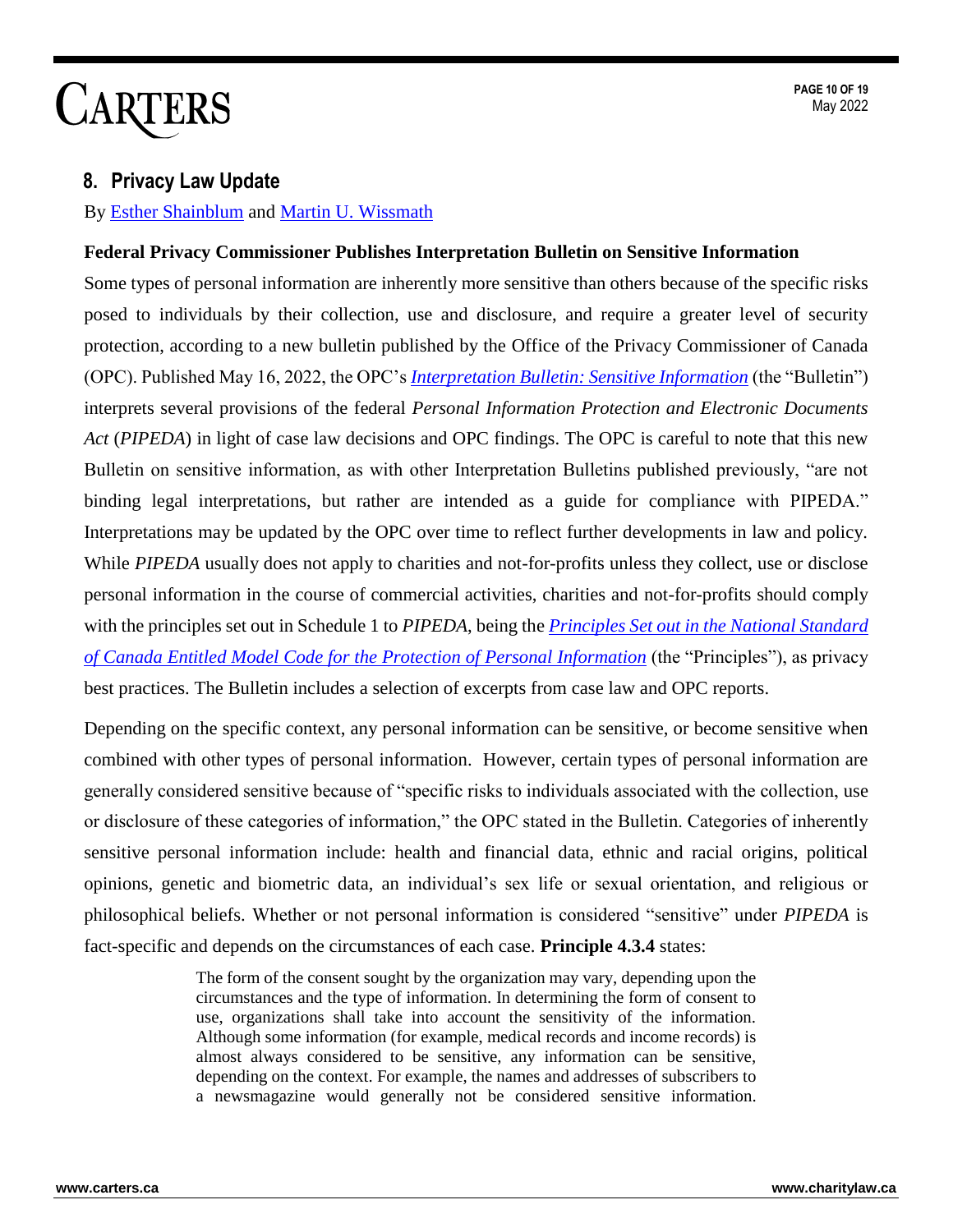However, the names and addresses of subscribers to some special-interest magazines might be considered sensitive.

The Bulletin makes it clear that health information is "of the utmost sensitivity and should receive the highest degree of protection". Financial information is also generally "extremely sensitive", "falling at the heart of person's biographical core", although the degree of sensitivity of financial information will depend on the context of the situation.

The Bulletin states that it is crucial for organizations that hold personal information electronically to adopt clear and appropriate processes, procedures and systems to handle information security risks, supported by adequate expertise, especially where the personal information held includes information of a sensitive nature that, if compromised, could cause significant reputational or other harms to the individuals affected.

According to the Bulletin, any organization "that holds large amounts of personal information of a sensitive nature must have an adequate and coherent governance framework in order to properly address information security" including in the areas of organizational policies and procedures, employee training, access controls and data segregation, and oversight and monitoring.

Privacy breaches, especially those involving sensitive personal information, can present a significant risk to charities, not-for-profits and their boards of directors. Charities and not-for-profits should be complying with the Principles and mindful of the OPC's guidance, as set out in the Bulletin, in order to mitigate the risks of collecting, using and disclosing sensitive personal information.

### <span id="page-10-0"></span>**9. Crowdfunded Donations to Result in Information being Reported to Federal Government**

#### By [Terrance S. Carter,](http://carters.ca/index.php?page_id=21) [Nancy E. Claridge](http://carters.ca/index.php?page_id=26) and [Sean S. Carter](http://carters.ca/index.php?page_id=29)

The federal government has introduced regulatory amendments which extend Canada's anti-money laundering and anti-terrorist financing (AML/ATF) legislative framework to crowd-funding platforms and certain payment service providers ("Emerging Funding and Payment Services") that had previously not been covered by the *Proceeds of Crime (Money Laundering) and Terrorist Financing Act* and its regulations, in a fulfillment of one of the proposed AML/ATF measures mentioned in [Budget 2022.](https://www.carters.ca/pub/bulletin/charity/2022/chylb510.pdf) *[Regulations Amending the Proceeds of Crime \(Money Laundering\) and Terrorist Financing Regulations](https://www.gazette.gc.ca/rp-pr/p2/2022/2022-04-27/html/sor-dors76-eng.html)  [and the Proceeds of Crime \(Money Laundering\) and Terrorist Financing Administrative Monetary](https://www.gazette.gc.ca/rp-pr/p2/2022/2022-04-27/html/sor-dors76-eng.html)  [Penalties Regulations](https://www.gazette.gc.ca/rp-pr/p2/2022/2022-04-27/html/sor-dors76-eng.html)* SOR/2022-76, (the "Regulations") were published in the Canada Gazette on April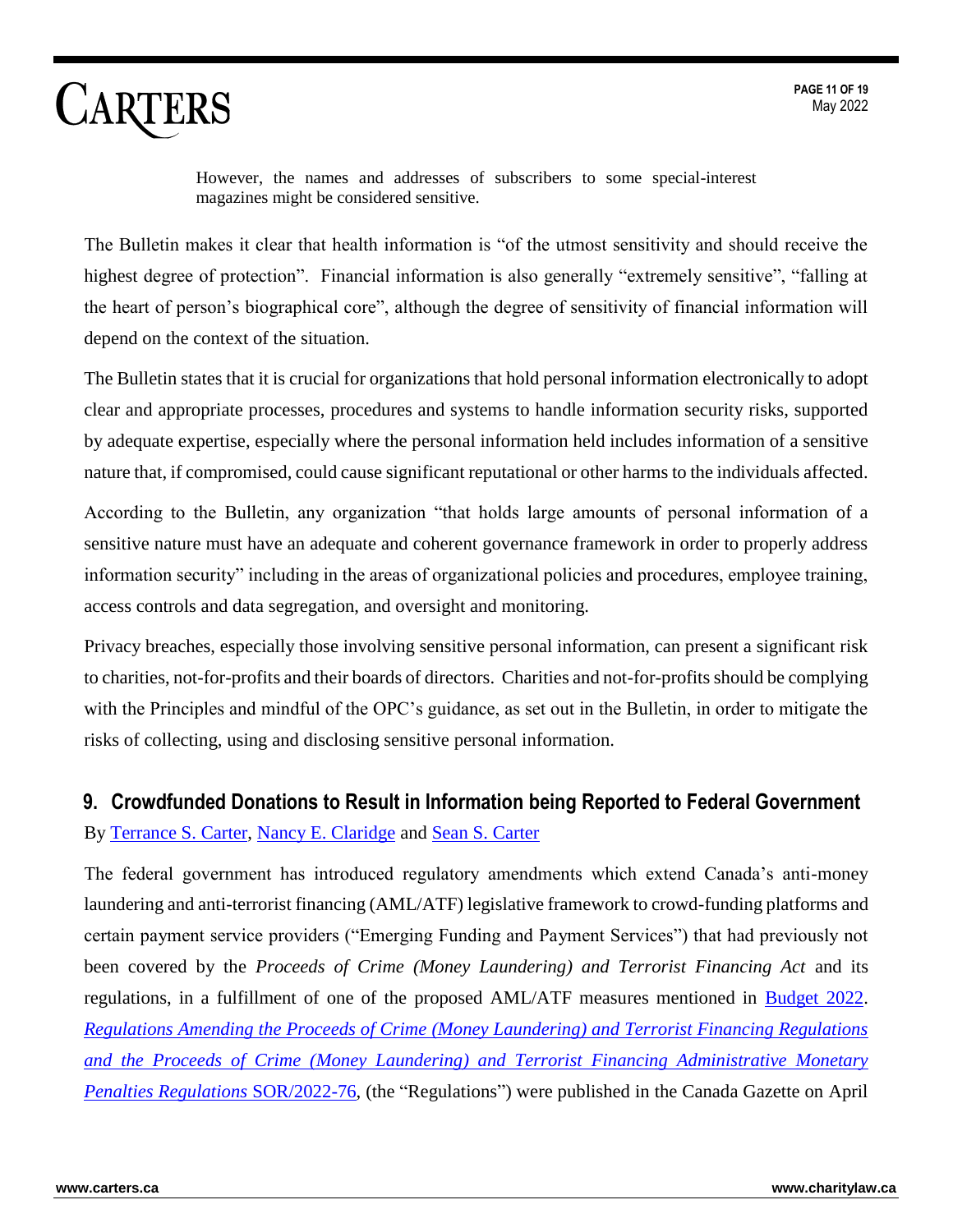27, 2022, but came into force on April 5, 2022. Charities and not-for-profits that receive donations from or otherwise engage with Emerging Funding and Payment Services should be aware that personal identifying information about the sender and recipient, and even intended purposes of the crowdfunded donations ("Personal Identifying Information"), will be recorded and transmitted to FINTRAC if it meets certain monetary thresholds.

The Regulations in the Canada Gazette were accompanied by a Regulatory Impact Analysis Statement (the Statement), which referred to a need for Canada's AML/ATF regime to adapt and address issues that had been raised in February 2022 when protests occurred in Ottawa and throughout Canada, funded, in part, through crowdfunding platforms. As reported in greater detail in the *February [2022 Charity & NFP](https://www.carters.ca/index.php?page_id=467)  [Law Update](https://www.carters.ca/index.php?page_id=467)*, on February 15, 2022 the federal government filed an *Emergency Economic Measures Order* (the Order) which – for the period of just over a week – temporarily extended Canada's AML/ATF regime to apply to crowdfunding platforms, as well as payment processors. In its Statement, the federal government highlighted its concerns that "[a]llowing these gaps [in the AML/ATF regime] to continue represents a risk to the integrity and stability of the financial sector and the broader economy, as well as a reputational risk for Canada." The amendments introduced by the Regulations are therefore intended to "help prevent the financing of illegal activities through these types of financial services."

The Statement further noted that Canada is obligated to implement the standards set by the Financial Action Task Force (FATF), an intergovernmental body that promotes the effective implementation of measures to combat money laundering and terrorist activity financing. FATF Recommendation 15 requires countries to identify and assess the money laundering and terrorist financing risks that may arise in relation to new products and practices. As an example, crowdfunding platforms had been identified by the FATF as "an emerging area of risk for terrorist financing".

Under the Regulations, a crowdfunding platform is defined broadly as "a website or an application or other software that is used to raise funds or virtual currency through donations", while crowdfunding platform services are defined as "the provision and maintenance of a crowdfunding platform for use by other persons or entities to raise funds or virtual currency for themselves or for persons or entities specified by them."

The Regulations now characterize any person or entity providing crowdfunding platform services as a money services business (MSB).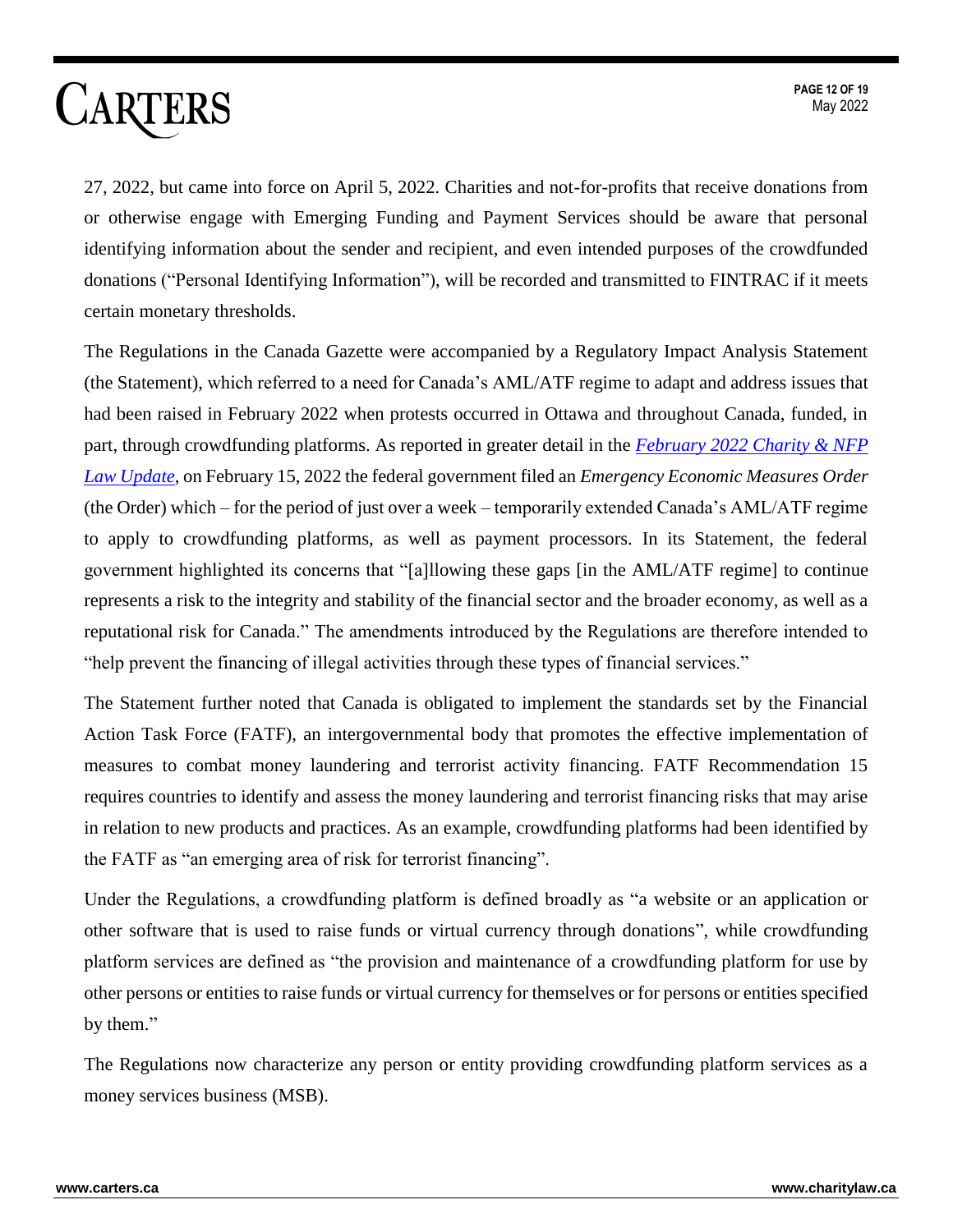As FINTRAC sets out on its [website,](https://www.fintrac-canafe.gc.ca/notices-avis/2022-04-27-eng) MSBs have the following obligations:

- register with FINTRAC,
- develop and maintain a compliance program,
- verify the identity of persons and entities for certain activities and transactions,
- keep certain records, including records related to transactions and client identification, and
- report certain transactions to FINTRAC.

In addition to the obligations imposed on MSBs generally, the Regulations require crowdfunding platforms:

- to keep records of the person / entity to which they provide crowdfunding platform services,
- to keep records of the purpose for which the funds or virtual currency are being raised, and
- if the ultimate intended beneficiary is different than the person  $/$  entity receiving funds,
	- o to keep records of the name of the beneficiary, and
	- $\circ$  to take reasonable measures to obtain the beneficiary's address, the nature of their principal business / occupation, and (if a person) their date of birth and to keep records of such information.

Further, the Regulations require MSBs to verify the identity of any person, corporation, or entity other than a corporation which donates more than \$1000 in funds or virtual currency using a crowdfunding platform maintained by the MSB (subject to exceptions found in subsections 95(2) and (5) of *Proceeds of Crime (Money Laundering) and Terrorist Financing Regulations* SOR/2002-184).

FINTRAC has [indicated](https://www.fintrac-canafe.gc.ca/notices-avis/2022-04-27-eng) that it understands there will be challenges in meeting certain obligations and that it "will be reasonable in its assessment and enforcement approach". Nevertheless, the Regulations mark a significant change in Canada's AML/ATF regime.

Charities and not-for-profits in particular should take note of the fact that Personal Identifying Information regarding donations via Emerging Funding and Payment Services will now be provided to FINTRAC just as if the donation had occurred through the traditional banking system. In addition, due to the everexpanding information sharing regime in Canada, it needs to be understood that Personal Identifying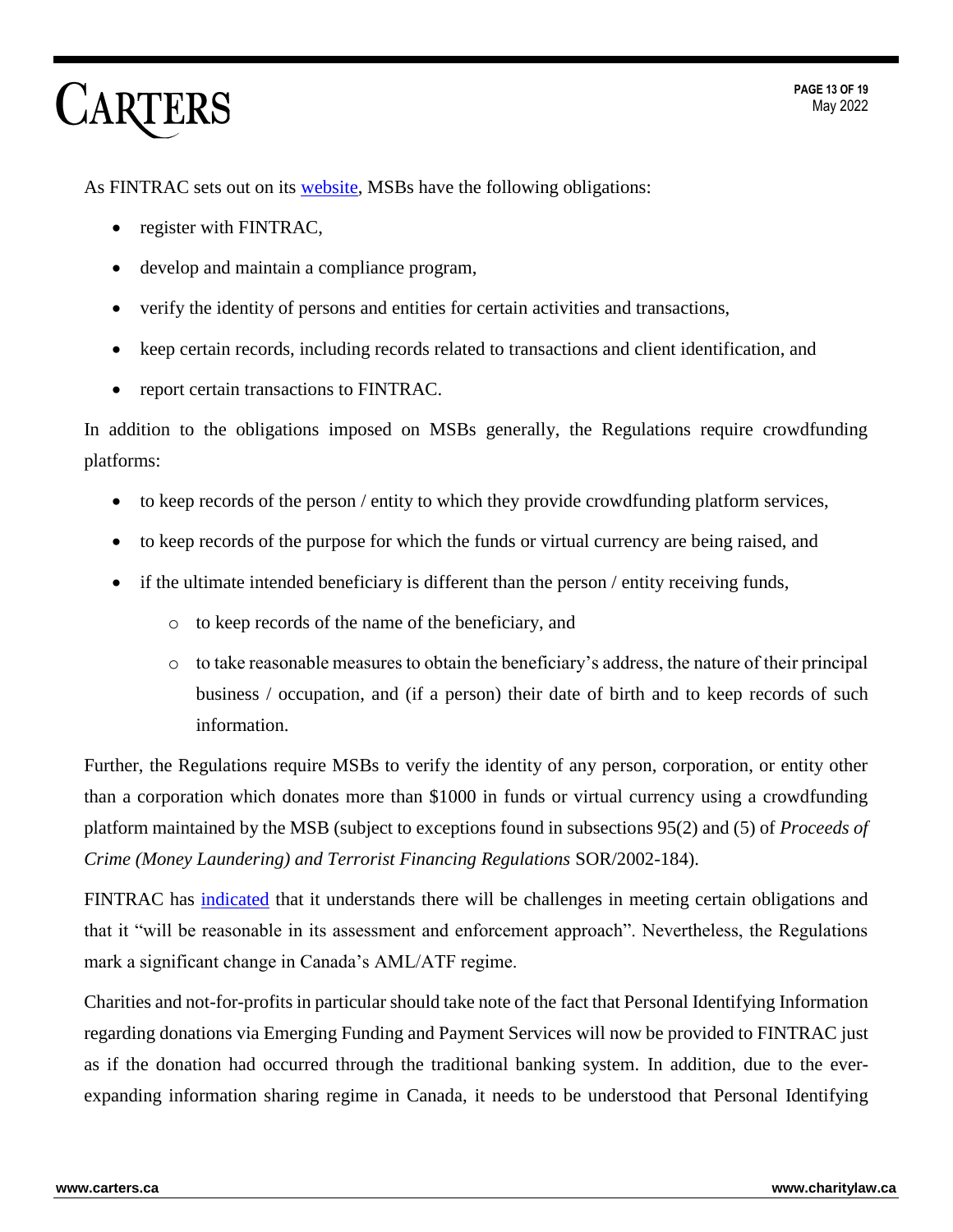Information that is provided to FINTRAC (including transaction via the Emerging Funding and Payments Services) may be shared with different agencies within the federal government, including CRA, along with other nations and their law enforcement agencies.

### **IN THE PRESS**

<span id="page-13-0"></span>**Charity & NFP Law Update – April 2022 [\(Carters Professional Corporation\)](http://www.v3.taxnetpro.com/)** was featured on Taxnet Pro™ and is available online to those who have OnePass subscription privileges.

<span id="page-13-1"></span>**[Court Considers if Donors can Bring Class Action Against Charity](https://www.thelawyersdaily.ca/articles/36304/court-considers-if-donors-can-bring-class-action-against-charity-?category=analysis)** written by Terrance S. Carter and Jacqueline M. Demczur was featured in the Lawyers Daily published on May 17, 2022.

### **RECENT EVENTS AND PRESENTATIONS**

**[Bill S-216: End of the 'Own Activities' Requirement?](https://www.carters.ca/pub/seminar/charity/2022/CharityLawSymposium2022-Bill-S-216-TSC-TLM-2022-05-05.pdf)** was presented by Terrance S. Carter and Theresa L.M. Man at the CBA Charity Law Symposium on May 5, 2022.

<span id="page-13-2"></span>**[ONCA Transition Challenges](https://www.carters.ca/pub/webinar/2022/Handout-CSAE-Webinar-ONCA-Transition-Challenges-T%20Man-2022-05-18.pdf)** was presented by Theresa L.M. Man at a CSAE Webinar hosted by the Canadian Society of Association Executives on May 18, 2022.

### **UPCOMING EVENTS AND PRESENTATIONS**

**CAGP 28th [National Conference](https://www.cagpconference.org/)** hosted by the Canadian Association of Gift Planners is being held from June 14 to 16, 2022 in Halifax, NS. Theresa L.M. Man will speak on the topic of Foreign/Non-Resident Donors on Tuesday, June 14, 2022. Terrance S. Carter will speak on the topic of Impact Investing by Charities: The New Frontier in Philanthropy on Wednesday, June 15, 2022.

**[2022 CSAE Trillium Annual Summer Summit](https://csae.com/events/csae-trillium-summer-summit-2022/)** hosted by the Canadian Society of Association Executives (CSAE) will be held on Thursday, July 14, 2022. Terrance S. Carter will speak on the topic of Top Ten Risk Management Tips for Charities and NFPs.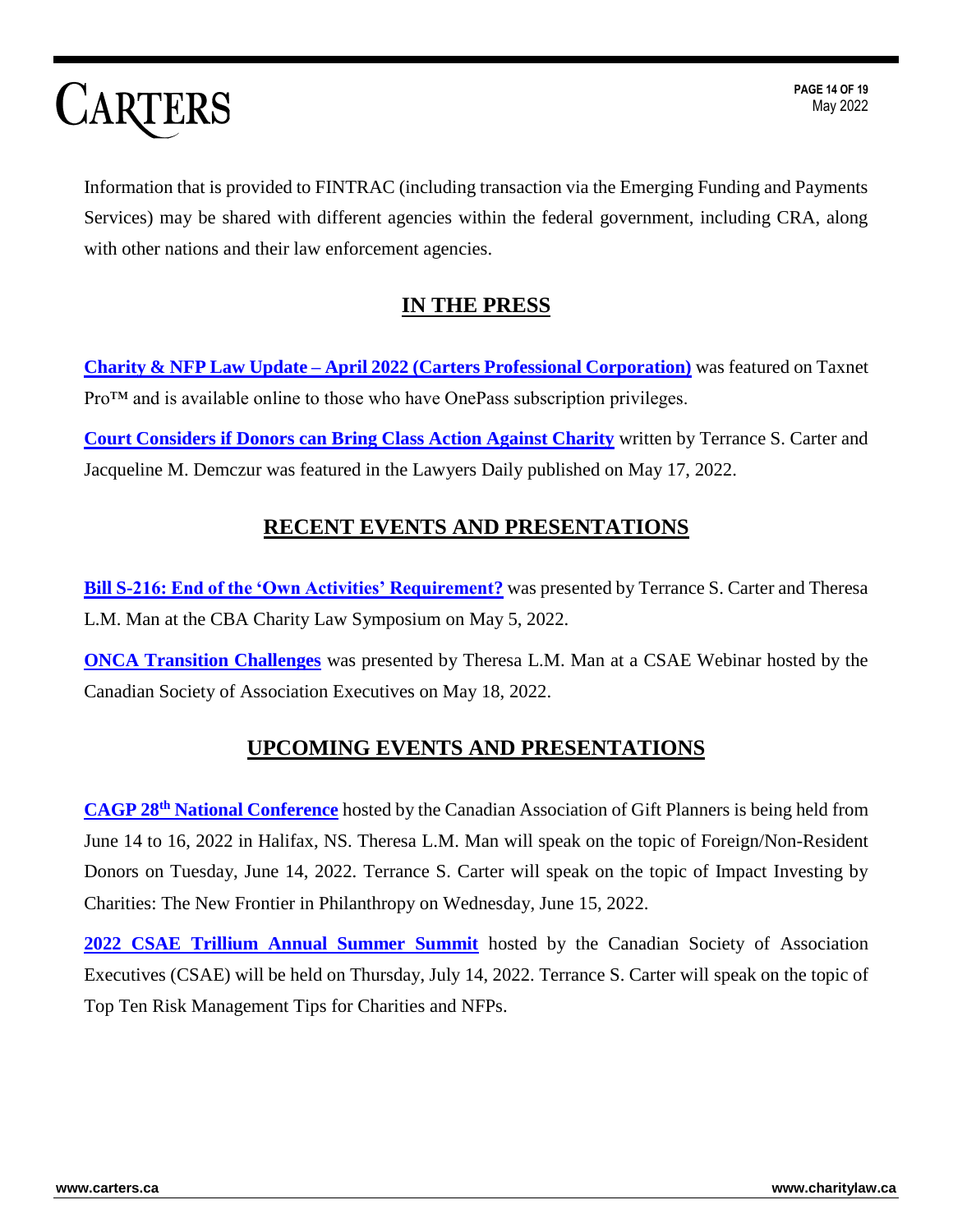### **CONTRIBUTORS**

<span id="page-14-0"></span>Editor: Terrance S. Carter Assistant Editors: Nancy E. Claridge, Ryan M. Prendergast, and Adriel N. Clayton



[Sepal Bonni,](https://www.carters.ca/index.php?page_id=33) B.Sc., M.Sc., J.D., Trademark Agent – Sepal Bonni is a registered trademark agent and practices in all aspects of brand protection. Her trademark practice includes domestic and foreign trademark prosecution, providing registrability opinions, assisting clients with the acquisition, management, protection, and enforcement of their domestic and international trademark portfolios, and representing clients in infringement, opposition, expungement, and domain name dispute proceedings. She also assists clients with trademark licensing, sponsorship, and co-branding agreements Sepal also advises clients on copyright and technology law related issues.



[Terrance S. Carter,](https://www.carters.ca/index.php?page_id=21) B.A., LL.B, TEP, Trademark Agent – Managing Partner of Carters, Mr. Carter practices in the area of charity and not-for-profit law, and is counsel to Fasken on charitable matters. Mr. Carter is a co-author of *Corporate and Practice Manual for Charitable and Not-for-Profit Corporations* (Thomson Reuters), a co-editor of *Charities Legislation and Commentary* (LexisNexis, 2022), and co-author of *Branding and Copyright for Charities and Non-Profit Organizations* (2019 LexisNexis). He is recognized as a leading expert by *Lexpert*, *The Best Lawyers in Canada* and *Chambers and Partners.* Mr. Carter is a former member of CRA Advisory Committee on the Charitable Sector, and is a Past Chair of the Canadian Bar Association and Ontario Bar Association Charities and Not-for-Profit Law Sections.



[Sean S. Carter,](https://www.carters.ca/index.php?page_id=29) B.A., LL.B. – Sean Carter is a partner with Carters and the head of the litigation practice group at Carters. Sean has broad experience in civil litigation and joined Carters in 2012 after having articled with and been an associate with Fasken (Toronto office) for three years. He is ranked as a leading expert by *Best Lawyers in Canada*. Sean has published extensively, co-authoring several articles and papers on antiterrorism law, including publications in *The International Journal of Not-for-Profit Law*, *The Lawyers Weekly*, *Charity & NFP Law Bulletin* and the *Anti-Terrorism and Charity Law Alert*, as well as presentations to the Law Society of Ontario and Ontario Bar Association CLE learning programs.





[Nancy E. Claridge,](https://www.carters.ca/index.php?page_id=26) B.A., M.A., LL.B. – Called to the Ontario Bar in 2006, Nancy Claridge is a partner with Carters practicing in the areas of corporate and commercial law, anti-terrorism, charity, real estate, and wills and estates, in addition to being the assistant editor of *Charity & NFP Law Update*. After obtaining a Master's degree, she spent several years developing legal databases for LexisNexis Canada, before attending Osgoode Hall Law School where she was a Senior Editor of the *Osgoode Hall Law Journal,* Editor-in-Chief of the *Obiter Dicta* newspaper, and was awarded the Dean's Gold Key Award and Student Honour Award. Nancy is recognized as a leading expert by *Lexpert*.

[Adriel N. Clayton,](https://www.carters.ca/index.php?page_id=136) B.A. (Hons), J.D. – Called to the Ontario Bar in 2014, Adriel Clayton manages Carters' knowledge management and research division, and practices in commercial leasing and real estate. Before joining Carters, Adriel practiced real estate, corporate/commercial and charity law in the GTA, where he focused on commercial leasing and refinancing transactions. Adriel worked for the City of Toronto negotiating, drafting and interpreting commercial leases and enforcing compliance. Adriel has provided indepth research and writing for the *Corporate and Practice Manual for Charitable and Not-for-Profit Corporations*.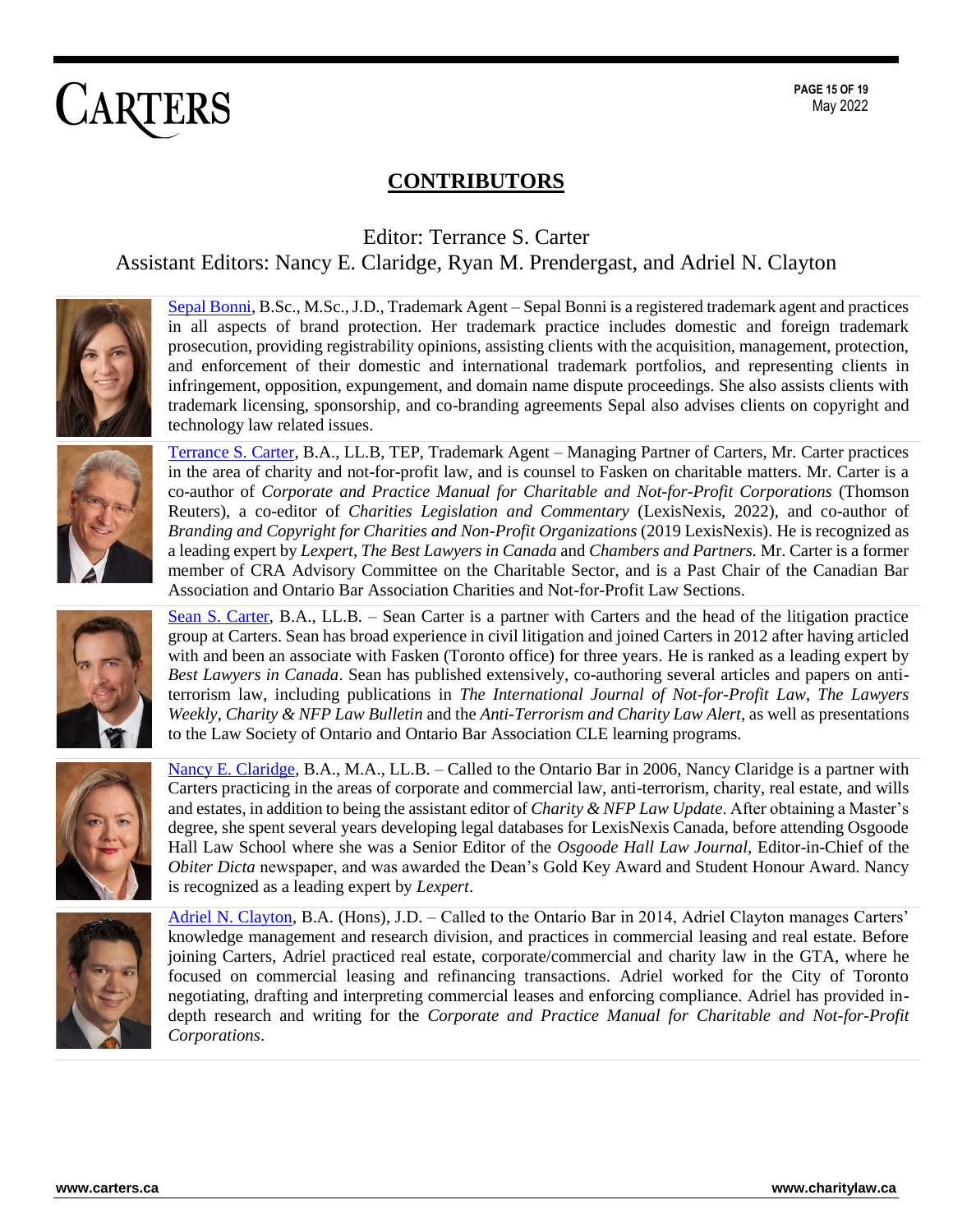**PAGE 16 OF 19** May 2022

# **CARTERS**



[Jacqueline M. Demczur,](https://www.carters.ca/index.php?page_id=24) B.A., LL.B. – A partner with the firm, Ms. Demczur practices in charity and notfor-profit law, including incorporation, corporate restructuring, and legal risk management reviews. Ms. Demczur has been recognized as a leading expert in charity and not-for-profit law by *Lexpert* and *The Best Lawyers in Canada*. She is a contributing author to Industry Canada's *Primer for Directors of Not-For-Profit Corporations*, and has written numerous articles on charity and not-for-profit issues for the *Lawyers Weekly*, *The Philanthropist* and *Charity & NFP Law Bulletin*, among others. Ms. Demczur is also a regular speaker at the annual *Church & Charity Law Seminar*™.



[Barry W. Kwasniewski,](https://www.carters.ca/index.php?page_id=27) B.B.A., LL.B. – Mr. Kwasniewski is a partner with the firm and joined Carters' Ottawa office in 2008 to practice in the areas of employment law, charity related litigation, and risk management. After practicing for many years as a litigation lawyer in Ottawa, Barry's focus is now on providing advice to charities and not-for-profits with respect to their employment and legal risk management issues. Barry has developed an expertise in insurance law, and has been retained by charities, not-for-profits and law firms to provide legal advice pertaining to insurance coverage matters.



[Heidi N. LeBlanc,](https://www.carters.ca/index.php?page_id=171) J.D. – Heidi is a litigation associate practicing out of Carters' Toronto office. Called to the Bar in 2016, Heidi has a broad range of civil and commercial litigation experience, including matters pertaining to breach of contract, construction related disputes, defamation, real estate claims, shareholders' disputes and directors'/officers' liability matters, estate disputes, and debt recovery. Her experience also includes litigating employment-related matters, including wrongful dismissal, sexual harassment, and human rights claims. Heidi has represented clients before all levels of court in Ontario, and specialized tribunals, including the Ontario Labour Relations Board and the Human Rights Tribunal of Ontario.



[Jennifer M. Leddy,](https://www.carters.ca/index.php?page_id=28) B.A., LL.B. – Ms. Leddy joined Carters' Ottawa office in 2009, becoming a partner in 2014, to practice charity and not-for-profit law following a career in both private practice and public policy. Ms. Leddy practiced with the Toronto office of Lang Michener prior to joining the staff of the Canadian Conference of Catholic Bishops (CCCB). In 2005, she returned to private practice until she went to the Charities Directorate of the Canada Revenue Agency in 2008 as part of a one year Interchange program, to work on the proposed "Guidelines on the Meaning of Advancement of Religion as a Charitable Purpose." Ms. Leddy is recognized as a leading expert by *Lexpert.*



[Theresa L.M. Man,](https://www.carters.ca/index.php?page_id=23) B.Sc., M.Mus., LL.B., LL.M. – A partner with Carters, Ms. Man practices in the area of charity and not-for-profit law and is recognized as a leading expert by *Lexpert*, *Best Lawyers in Canada*, and *Chambers and Partners*. In addition to being a frequent speaker, Ms. Man is co-author of *Corporate and Practice Manual for Charitable and Not-for-Profit Corporations* published by Thomson Reuters. She is a member and former chair of the CBA Charities and Not-for-Profit Law Section, a former member of the Technical Issues Working Group of Canada Revenue Agency's (CRA) Charities Directorate, and a member and former chair of the OBA Charities and Not-for-Profit Law Section. Ms. Man has also written on charity and taxation issues for various publications.



[Esther S.J. Oh,](https://www.carters.ca/index.php?page_id=25) B.A., LL.B. – A partner with Carters, Ms. Oh practices in charity and not-for-profit law, and is recognized as a leading expert in charity and not-for-profit law by *Lexpert* and *The Best Lawyers in Canada*. Ms. Oh has written numerous articles on charity and not-for-profit legal issues, including incorporation and risk management. Ms. Oh has written articles for *The Lawyer's Daily*, www.charitylaw.ca and the *Charity & NFP Law Bulletin*. Ms. Oh is a regular speaker at the annual *Church & Charity Law Seminar*™, and has been an invited speaker to the Canadian Bar Association, Imagine Canada and various other organizations.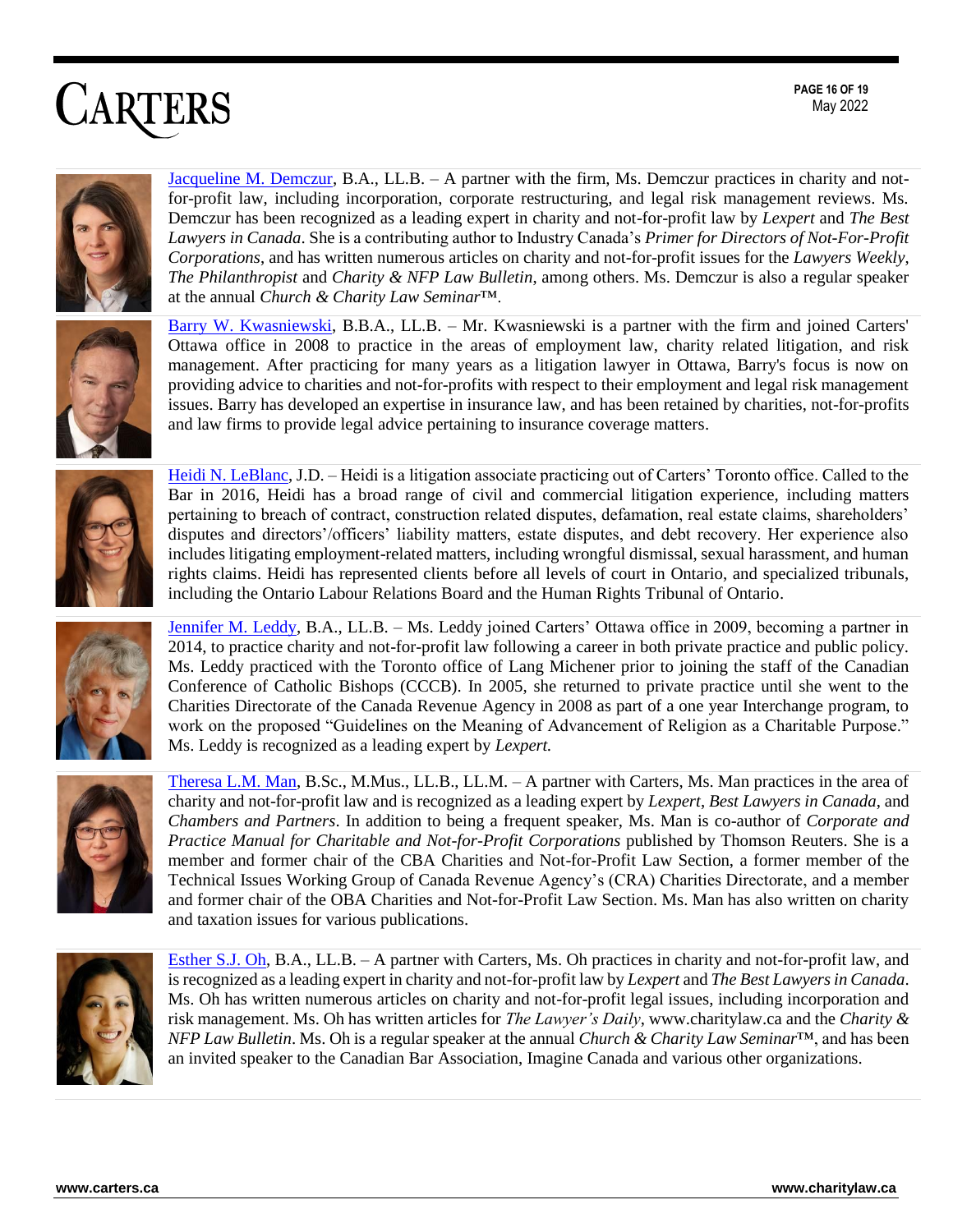**PAGE 17 OF 19** May 2022





with a practice focus of providing corporate and tax advice to charities and non-profit organizations. Ryan has co-authored papers for the Law Society of Ontario, and has written articles for *The Lawyers Weekly*, *Hilborn:ECS,* Ontario Bar Association *Charity & Not-for-Profit Law Section Newsletter, Charity & NFP Law Bulletins* and publications on www.charitylaw.ca. Ryan has been a regular presenter at the annual *Church & Charity Law Seminar*™, Healthcare Philanthropy: Check-Up, Ontario Bar Association and Imagine Canada Sector Source. Ryan is recognized as a leading expert by *Lexpert* and *The Best Lawyers in Canada.*

[Ryan M. Prendergast,](https://www.carters.ca/index.php?page_id=30) B.A., LL.B. – Mr. Prendergast joined Carters in 2010, becoming a partner in 2018,

[Esther Shainblum,](https://www.carters.ca/index.php?page_id=135) B.A., LL.B., LL.M., CRM – Ms. Shainblum practices at Carters Professional Corporation in the areas of charity and not for profit law, privacy law and health law. From 2005 to 2017 Ms. Shainblum was General Counsel and Chief Privacy Officer for Victorian Order of Nurses for Canada, a national, notfor-profit, charitable home and community care organization. Before joining VON Canada, Ms. Shainblum was the Senior Policy Advisor to the Ontario Minister of Health. Earlier in her career, Ms Shainblum practiced health law and corporate/commercial law at McMillan Binch and spent a number of years working in policy development at Queen's Park.



[Martin Wissmath,](https://www.carters.ca/index.php?page_id=364) B.A., J.D. – Called to the Ontario Bar in 2021, Martin joined Carters after finishing his articling year with the firm. In addition to his legal practice, he assists the firm's knowledge management and research division, providing in-depth support for informative publications and client files, covering a range of legal issues in charity and not-for-profit law. His practice focuses on employment law, privacy law, corporate and information technology law, as well as the developing fields of social enterprise and social finance. Martin provides clients with legal advice and services for their social-purpose business needs, including for-profit and not-for-profit organizations, online or off-line risk and compliance issues.



[Lynne Westerhof,](https://www.carters.ca/index.php?page_id=20) B.A., J.D., Student-at-law – Lynne graduated from the University of Toronto, Faculty of Law in June 2021. During law school she was a participant in the Donald G. H. Bowman National Tax Moot, President of the U of T chapter of the Christian Legal Fellowship, and a Division Leader and Caseworker in family law at Downtown Legal Services. Lynne worked as a summer student for Social Capital Partners where she researched the legal context of employee ownership trusts and did additional research for a tax professor about non-profit social enterprises. Prior to law school, Lynne received a Bachelor of Arts with a major in English from the University of British Columbia.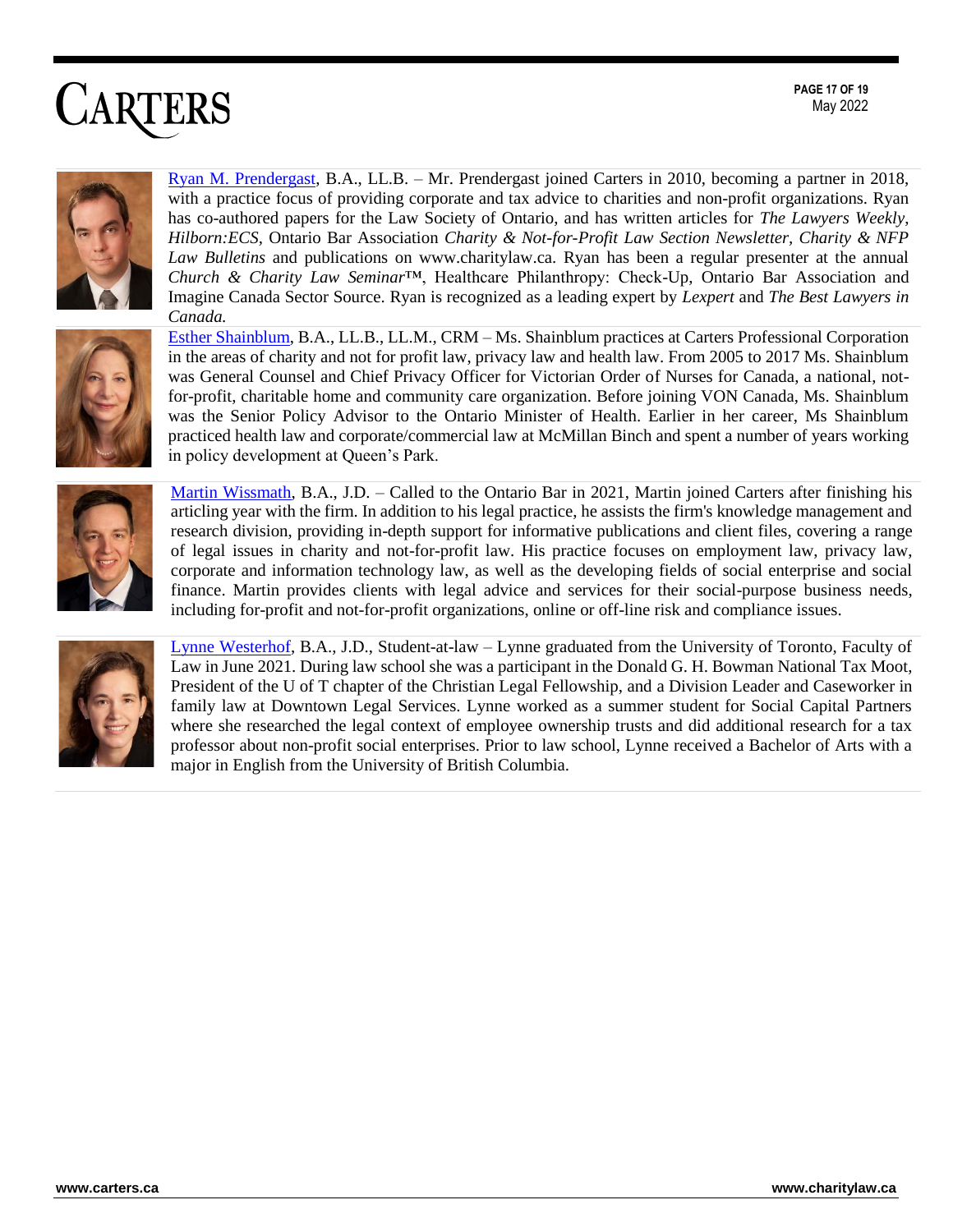#### **ACKNOWLEDGEMENTS, ERRATA AND OTHER MISCELLANEOUS ITEMS**

**Links not Working:** If the above links do not work from your mail program, simply copy the link text and paste it into the address field of your internet browser.

**Get on Our E-Mailing List:** If you would like to be added to our electronic mailing list and receive regular updates when new materials are added to our site, click [here](http://www.carters.ca/index.php?page_id=109) or send an email to [info@carters.ca](mailto:info@carters.ca) with "Subscribe" in the subject line. Feel free to forward this email to anyone (internal or external to your organization) who might be interested.

**Privacy:** We at Carters know how important your privacy is to you. Our relationship with you is founded on trust and we are committed to maintaining that trust. Personal information is collected solely for the purposes of: establishing and maintaining client lists; representing our clients; and to establish and maintain mailing lists for the distribution of publications as an information service. Your personal information will never be sold to or shared with another party or organization. For more information, please refer to our **Privacy Policy**.

**Copyright:** All materials from Carters are copyrighted and all rights are reserved. Please contact us for permission to reproduce any of our materials. All rights reserved.

**Disclaimer:** This is a summary of current legal issues provided as an information service by Carters Professional Corporation. It is current only as of the date of the summary and does not reflect subsequent changes in the law. The summary is distributed with the understanding that it does not constitute legal advice or establish the solicitor/client relationship by way of any information contained herein. The contents are intended for general information purposes only and under no circumstances can be relied upon for legal decision-making. Readers are advised to consult with a qualified lawyer and obtain a written opinion concerning the specifics of their particular situation.